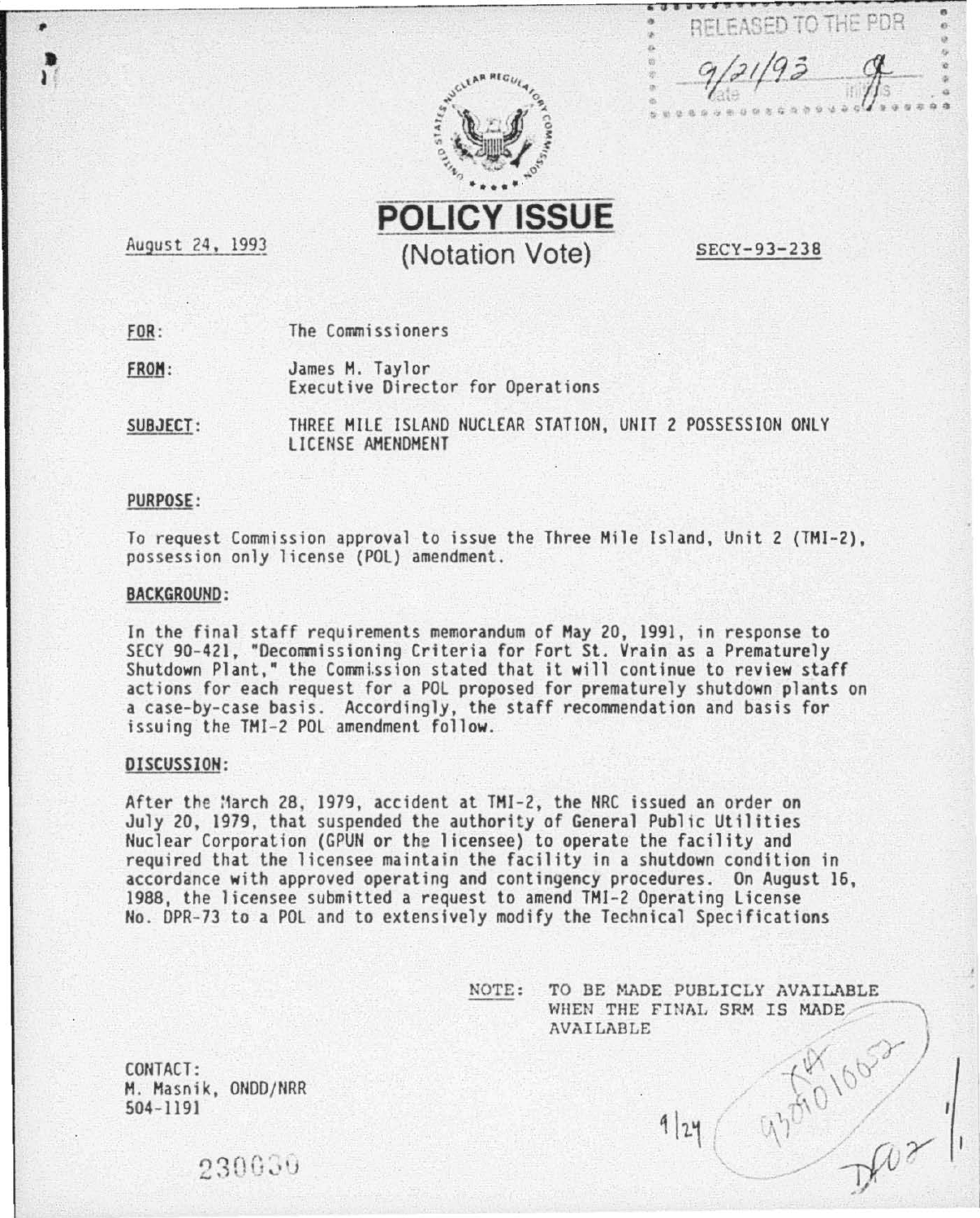#### The Commissioners  $-2$  -

consistent with licensee plans for long-term storage of the facility. The licensee called such storage "post-defueling monitored storage" or "PDMS." In response to the licensee amendment request, the staff issued, in August 1989, Final Supplement 3 to the "Programmatic Environmental Impact Statement Dealing with Post-Defueling Monitored Storage and Subsequent Cleanup." On April 12, 1990, the licensee informed the staff that it had completed defueling efforts at the TMI-2 facility. On April 25, 1991, the staff published a notice of opportunity for a prior public hearing regarding the license amendment request for a POL and the proposed changes to the Technical Specifications (56 FR 19128). On February 20, 1992, the staff issued a safety evaluation in which it evaluated the licensee amendment request.

In response to the staff notice of opportunity for a prior public hearing, Mr. Eric Epstein petitioned to intervene. Upon the encouragement of the Atomic Safety and Licensing Board Panel (ASLBP) assigned to this docket, a settlement agreement between the petitioner, the licensee, and the NRC staff was filed with the ASLBP on September 25, 1992. In response to the settlement agreement, the ASLBP dismissed the proceedings on October 16, 1992.

The licensee is in the final phases of readying TM:-2 for PDMS. In October 1992, the licensee completed PDMS preparations in the reactor building. Currently, the licensee is readying the auxiliary and fuel-handling buildings for long-term storage. On January 15, 1993, the licensee forwarded for staff review a proposed list of remaining PDMS requirements and commitments. This list was generated from  $(1)$  the safety analysis report submitted by the licensee in support of its license amendment request; (2) the safety evaluation issued by the staff on February 20, 1992; and (3) several meetings at TMI-2 that were attended by members of the public. The staff has reviewed this list and in a letter dated May 19, 1993, found it acceptable. The current licensee schedule is to be ready to enter PDMS by the end of calendar year 1993.

The staff has not acted on the licensee request for a POL until now because it was aware of ongoing licensee efforts to make additional measurements of the fuel remaining in the reactor vessel. During July and August of :991, the reactor vessel was drained to make final measurements of the fuel remaining in the vessel. The final measurement technique included the use of an array of helium-filled detectors to measure fast neutrons produced by the residual fuel.

On February 1, 1993, the licensee submitted its current best estimate of 925 kg (2040 lbs) with an uncertainty of  $\pm$  40 percent of residual fuel in the reactor vessel based on the data from the fast neutron measurements. This estimate was derived from calculations made by onsite licensee personnel and was independently reviewed by an offsite group headed by Dr. Norman Rasmussen of the Massachusetts Institute of Technology. Three additional independent reviewers from national laboratories reviewed this estimate for the licensee. Both the NRC staff and Battelle Pacific Northwest Laboratories (PNL), under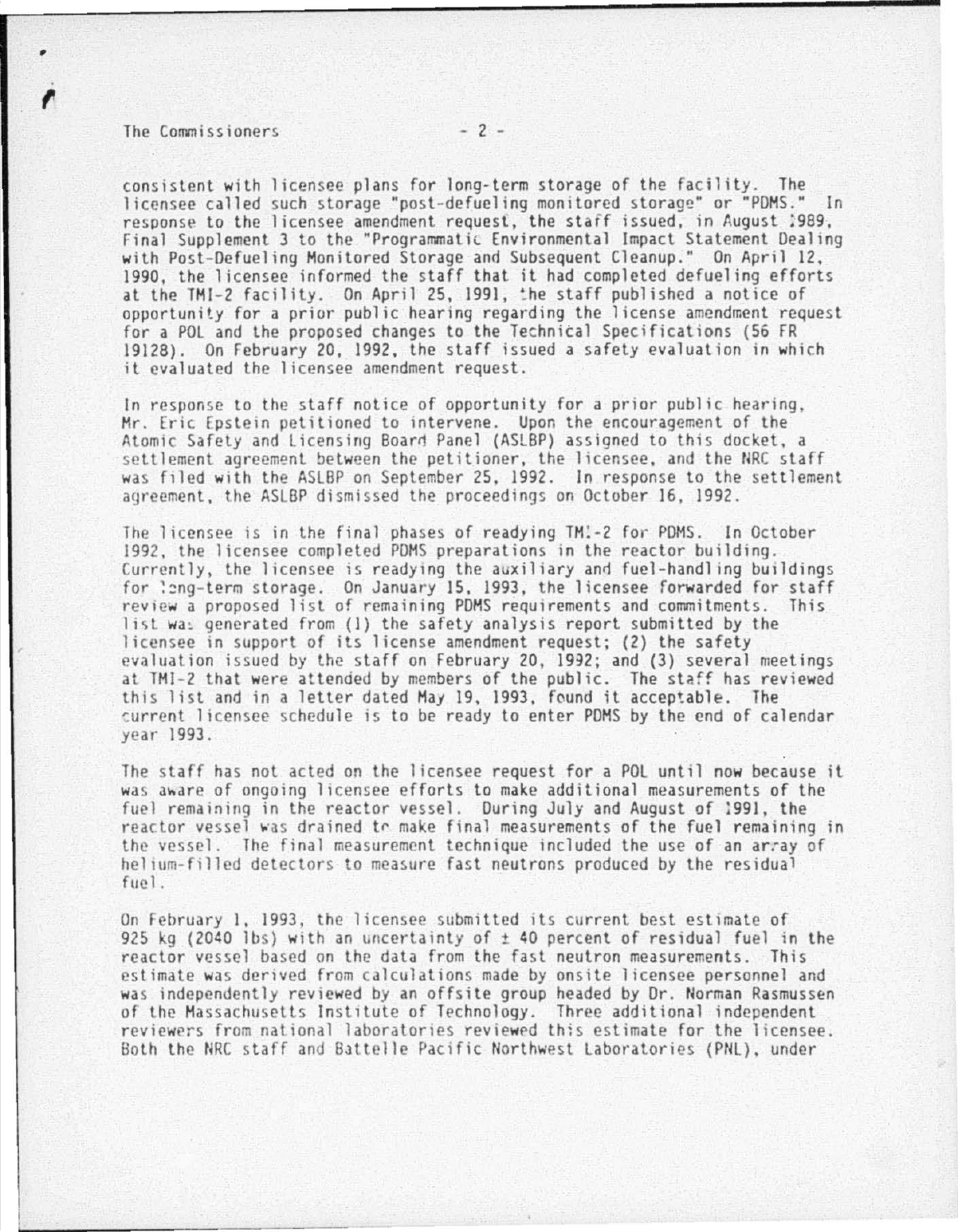# The Commissioners  $-3$  -

٠

contract to the staff, reviewed the licensee estimate and found it acceptable.<br>Additionally, the licensee has conducted a revised criticality analysis and submitted it to the NRC for review. The staff reviewed the licensee analysis and funded PNL to conduct independent criticality analyses for both steacy-state and accident conditions. The staff forwarded the results of these analyses to the licensee in a letter dated July 6, 1993. The staff found that the fuel remaining in the reactor vessel would be subcritical under both steady-state and accident conditions. Thus, a criticality involving the fuel remaining in the TMI-2 reactor vessel is precluded.

For the balance of the facility external to the reactor vessel, earlier<br>licensee estimates based on measurements, sample analyses, and visual observations indicated that no more than 174 .6 kg (385 lb) of residual fuel independent evaluations of these earlier fuel measurements and have made independent measurements in the aux iliary and reactor buildings. The staff also concluded that the discrete quantities of fuel in areas other than the reactor vessel are insufficient to sustain a criticality.

The staff has reviewed the licensee application, as revised, for a POL and has concluded that the POL amendment should be granted because the application meets NRC requirements and is consistent with current Commission policy. 1 have enclosed the proposed POL amendment for THI-2 and a copy of the staff safety evaluation .

The POL amendment would incorporate the current TMI-2 Appendix A and B Technical Specifications without modification . The current Technical Specifications are not appropriate for the facility in PDMS. Accordingly, the staff plans to separately issue the PDHS Technical Specifications, just prior to entry into POHS. and once the licensee has completed the implementation of the January 15, 1993, list of remaining requirements and commitments. It is anticipated that there will be some minor modifications and additions to the Technical Specifications that the staff addressed in its safety evaluation issued on February 20, 1992. The staff plans to update this safety evaluation when the PDMS Technical Specifications are issued.

#### RECOMMENDATION:

That the Commission approve the issuance of the TMI-2 POL amendment in accordance with the enclosed proposed license amendment package .